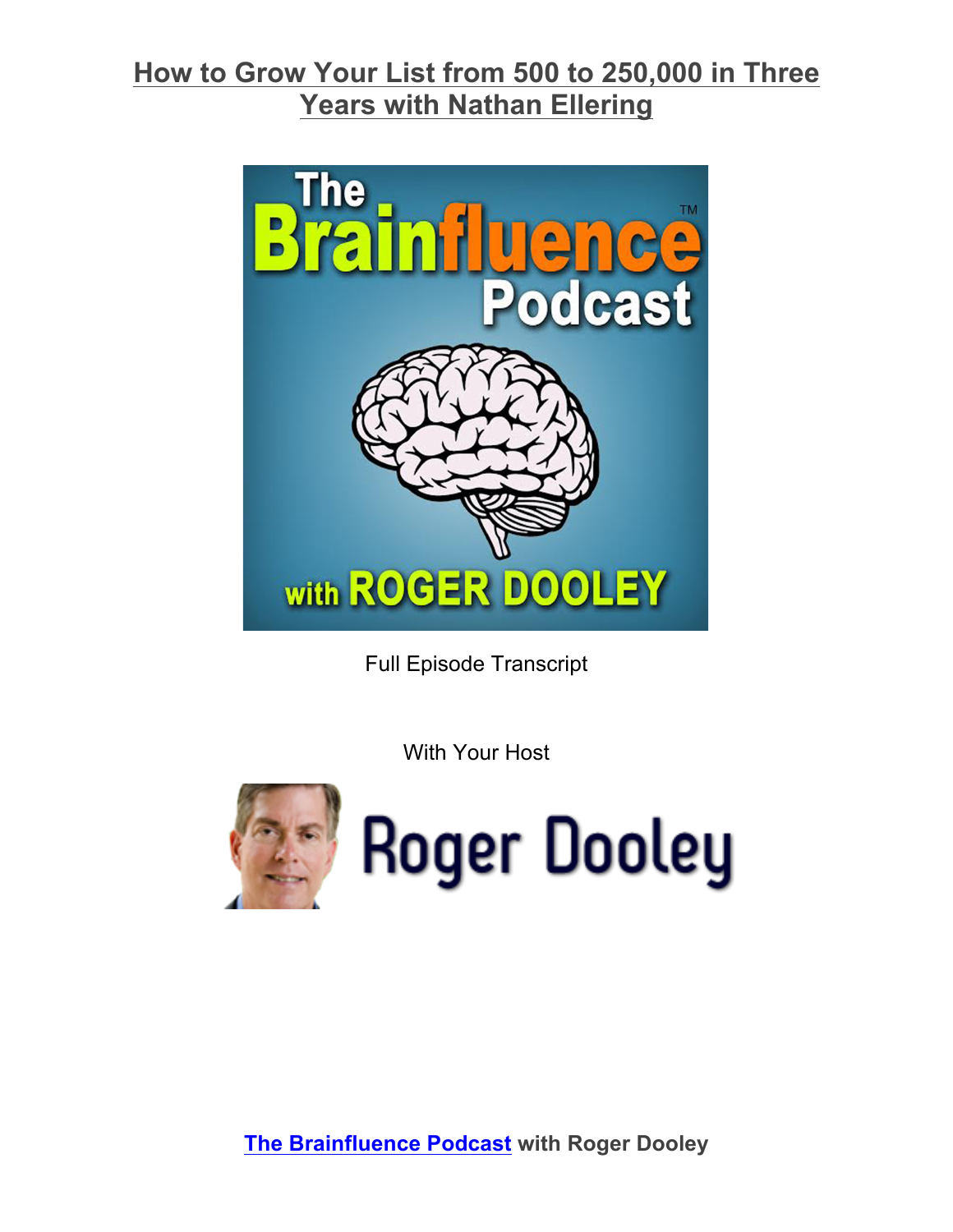Welcome to the Brainfluence Podcast with Roger Dooley, author, speaker and educator on neuromarketing and the psychology of persuasion. Every week, we talk with thought leaders that will help you improve your influence with factual evidence and concrete research. Introducing your host, Roger Dooley.

Roger Dooley: Welcome to the Brainfluence Podcast. I'm Roger Dooley. Today's guest is Nathan Ellering, and he's going to teach us how to attract new readers and subscribers. Nathan is a writer and marketer, and he heads up CoSchedule's Demand Generation Team. In just three years, he's grown the CoSchedule blog audience from 500 to over 250,000 monthly subscribers. He's also a prolific guest poster with content insights like MailChimp, Social Media Examiner, Spin Sucks, MarketingProfs, and more.

> Nathan is going to share the exact techniques that led to the amazing subscriber growth at CoSchedule, or at least as many as we can cram into the time that we have. Remember, that we always post a transcript of our conversation on the show notes page at RogerDooley.com/podcast, so if you forget some nugget of wisdom from Nathan, you can go there and read it or download it. Nathan, welcome to the show.

- Nathan Ellering: Yeah, thanks for having me, Roger. It's awesome to be here.
- Roger Dooley: So Nathan, just to set the stage, what kind of business is CoSchedule? Just so our readers can understand what it is that you're trying to draw first your readership, and ultimately presumably you want to convert those readers into buyers.
- Nathan Ellering: Yeah, yeah, definitely. CoSchedule is a marketing calendar tool and what we try to do is to help people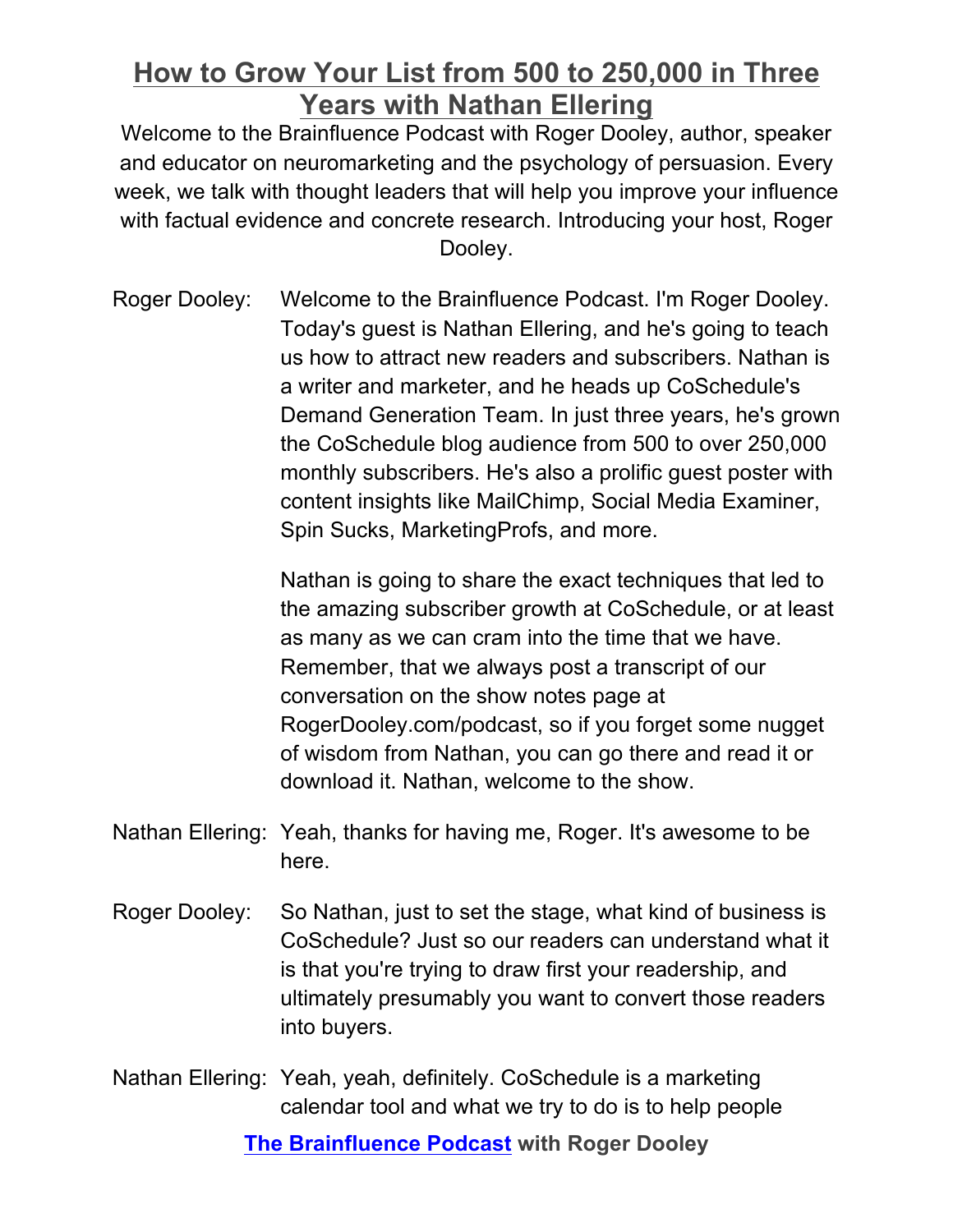organize all of their marketing projects and social media projects all in one place. So, it's kind of like a collaboration project management tool, but specifically built for marketers to help them hit their deadlines. It's a piece of software.

Roger Dooley: Great. So, it's mostly a B2B product then?

Nathan Ellering: That is exactly right, yep.

- Roger Dooley: Okay, well great. Nathan, it sounds like you were pretty much at ground zero when you started at CoSchedule, at least in terms of blog subscribers. Was the reason the subscriber list so small just the age of the company, they hadn't been around for long? Or, was it lack of good content? Or, not enough emphasis on conversion?
- Nathan Ellering: Yeah, I think basically right when I started, we were brand new. When you're brand new, you need to start communicating that you exist, right? So, that was our problem at the beginning. I don't even know if that's a problem. That's just any business when you're brand new, you have zero ... We had zero page views, we had zero email subscribers, we had zero customers to begin with, but we started building that by publishing content right off the bat.
- Roger Dooley: So what were the first steps you took to really start the flywheel going? Because I think we've all had those situations where we've got a website that's doing very low traffic and we put content out there, and it really doesn't seem to get traction for a long time. I mean, eventually maybe Google finds it and you get a trickle of visitors and it grows slowly and organically but now at the kind of rate you're talking about, so what are some of the first things that you did to generate that immediate demand? 'Cause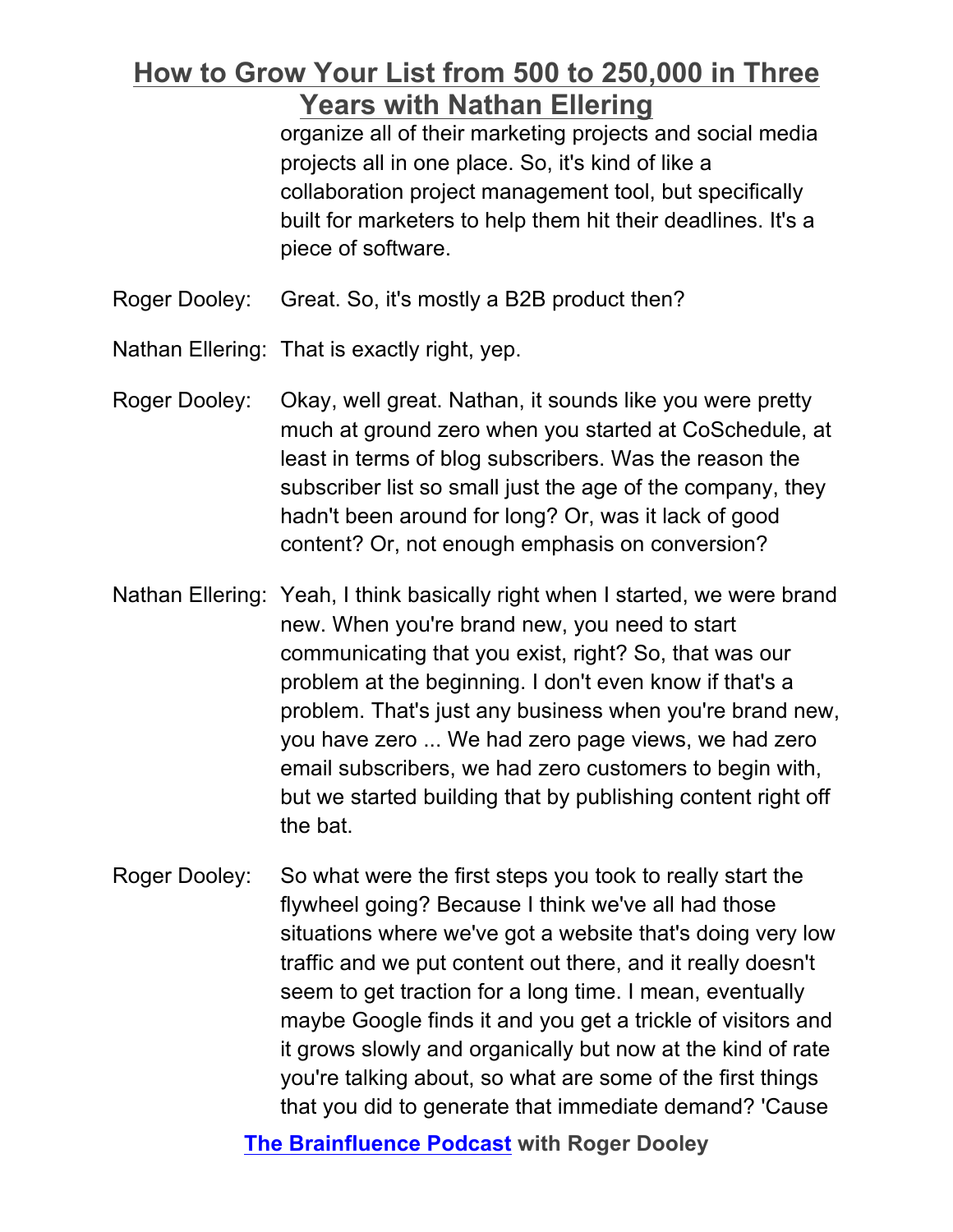of course, once you have traffic, it's in certain ways easier to get more traffic, but what are the first things you did?

Nathan Ellering: Yeah. Actually, we published content before we ever wrote a line of code for the software that we provide. So, when we started, what we wanted to do was find startup companies would call a "product market fit." We started writing about the idea behind the tool right away, just to see if there was even an audience who would be interested in that.

> So, that's a unique thing that we've done, is we didn't just run with this idea and build something and invest lots of money and lots of resources, lots of time into something that we didn't know was going to be really, really powerful and really useful for our audience. So, we went after finding the audience before we even built the product.

> So, some of those early posts were just like, "Hey, wouldn't life be nice if you could do this?" We just basically tried to get blog comments and then we'd jump on those blog comments and say, "Hey, tell me more. You gave us this idea. Would you like something like this?" It was a resounding yes or no, and we, from the very beginning, focused on gathering feedback. Even from very few people who would have found our stuff, but that feedback helped us publish more content that was essentially helping us build out the idea behind the product.

> So, even though it was small at first, we knew if we could get even a few people interested that there were probably other people who had those similar problems, similar ideas, looking for similar solutions, that we could build,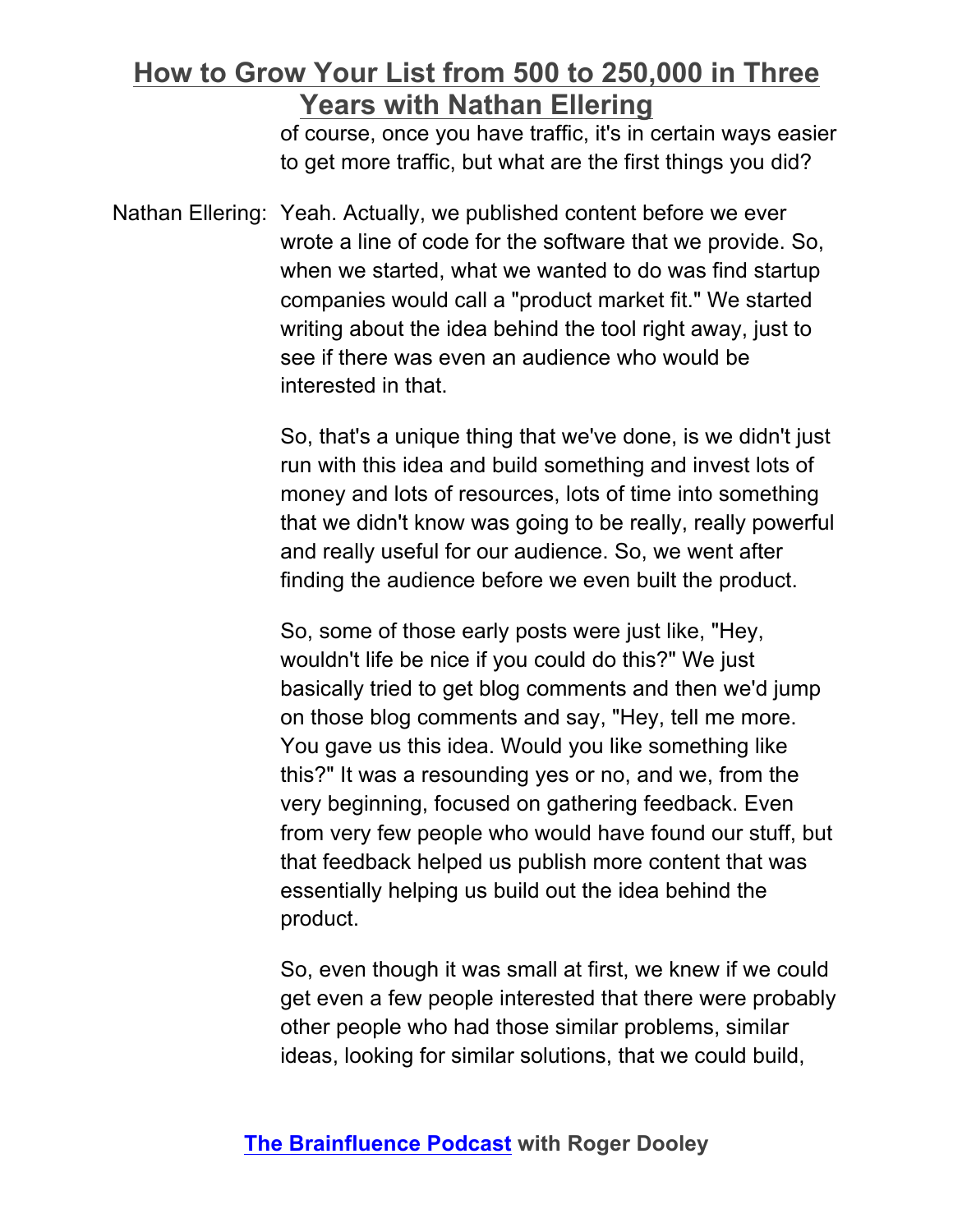basically snowball that audience. So, that's how we started.

- Roger Dooley: So it sounds like really there was two takeaways there. One is to just start the content marketing process really early, because I'm sure in 9 cases out of 10, a product is developed and they go to the marketing folks, say, "Okay, you need to get some content marketing going for this new product" and at that point, they're already behind the eight ball in terms of getting a flow of leads in. The other thing is to actually use that content as a point of interaction for designing the product and figuring out what features and so on are most important. So, two good lessons there, I think Nathan.
- Nathan Ellering: Yeah, absolutely. Just to continue talking about that for a second, Roger, is that a lot of companies who build the product first and then tell marketers to go do their thing, how do they know that their audience actually wants the product to begin with? So, that's the point of doing that, is like your early audience, even when they're not customers, are potential customers. They're prospects, and they're literally telling you exactly what you want in their product, and if you can build something that they already know and want, you're just catering to their needs. It makes the sale way easier. It makes marketing later on easier, which I know we're going to get into, too.
- Roger Dooley: Quick question. How did you foster that interaction? It seems like these days, interactions on blogs are down quite a bit. Some blogs have eliminated comments just because they didn't feel it was adding value to what they were offering, and they were tired of dealing with spam and promotion and so on.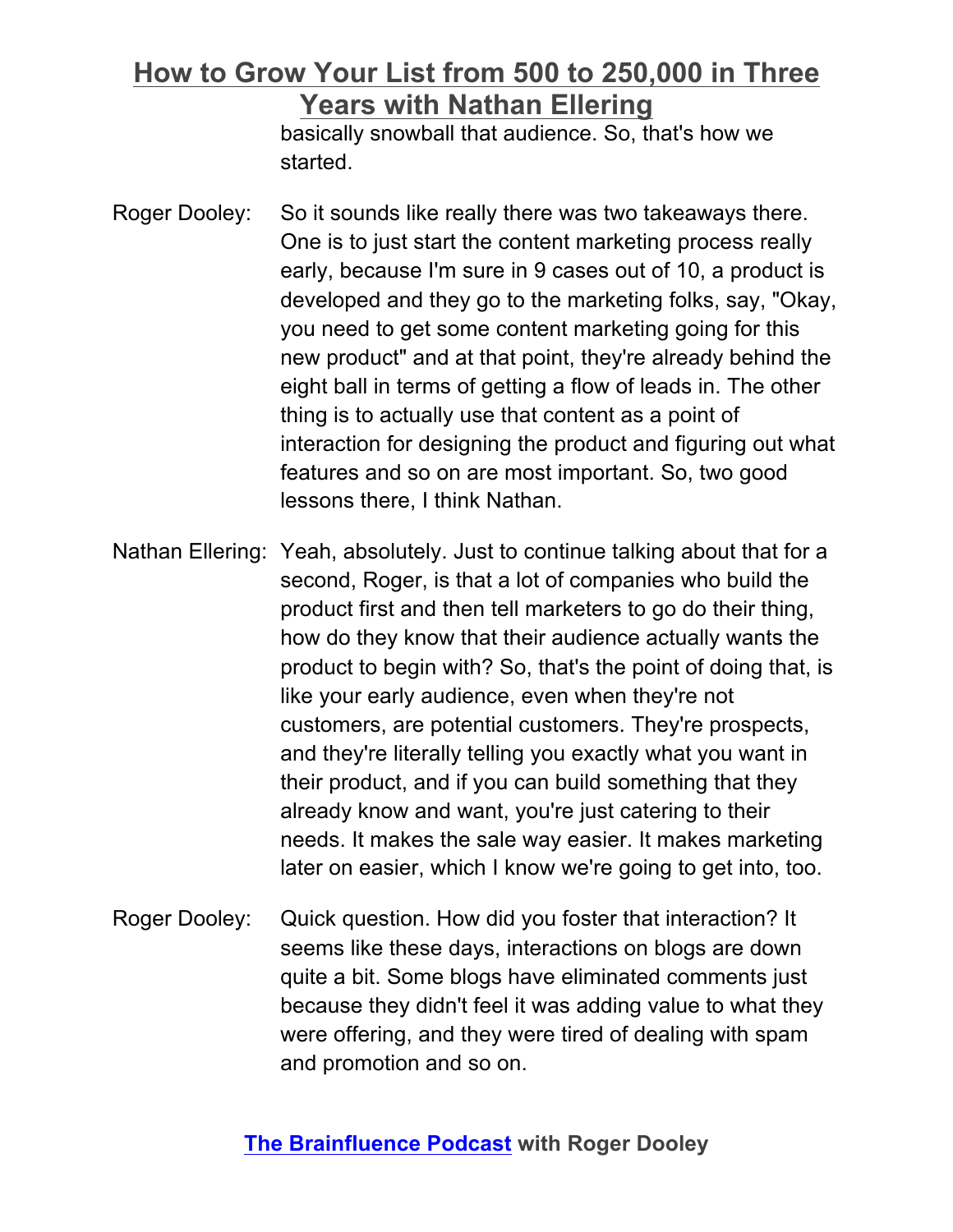I would say the more common problem is that people read stuff, but they don't bother to comment. How did you foster that interaction?

Nathan Ellering: Essentially what we did was we just published something like, "Wouldn't life be great if you had something like this?" We just literally in the blog post asked the question like, "Leave us a comment" or, "What do you think about this?" We asked for it. It was the call to action. Like, the call to action was not to buy a product, it was not to subscribe to our blog. It wasn't to get on our email list. It was to give us your feedback on this thought.

> That's something that we do still to this day, is that every piece only has one call to action. It exists to do one thing, because the second that you ask someone to subscribe to your blog, to buy your product, to share that post on social media, to do whatever else it is, you're inundating them with too many choices. So, what is the number one thing that you want your audience to do? Make that the only call to action in the piece.

- Roger Dooley: That's an important point, because I think that if you visit most blogs, you will see prominent calls to action to subscribe everywhere. You'll see them popping up in your face at the bottom, on the side, and maybe at the top, and who knows where else. So, having said that, how do you then build your subscriber base if you're not really focusing on a subscribe call to action?
- Nathan Ellering: Right. So, let's fast forward just a little bit here. After we figured out what CoSchedule's audience really wanted in a tool, what we did right away was we shifted our focus. So, phase one was just finding the opportunity. Like, is the audience out there? It's going to be a small audience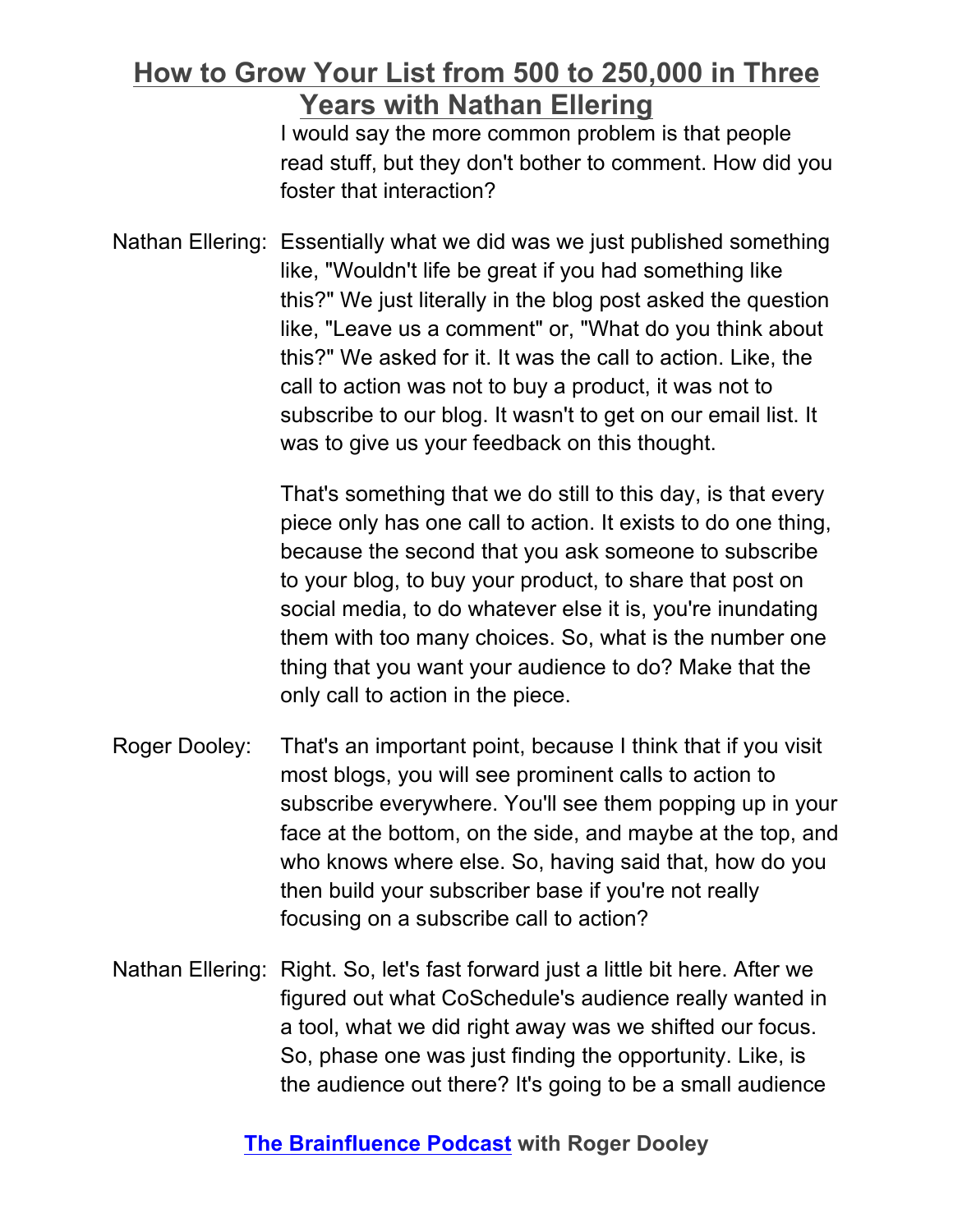for anyone starting. I mean, you're thinking maybe a couple hundred people would be pretty big actually, because all you're doing is talking about a product.

The way that we built the email list then was like, "All right, we have the product side figured out. Let's start building that. Let's start shipping those features and functionality as fast as we possibly can" and marketing took a pivot. Marketing pivoted to being like, "All right, let's quit writing so much about our product because it's just me, me, me" and we started focusing 100% on the audience.

So, a framework or hack that we came up with is this idea behind the content core. The content core is like that perfect balance between the topics that you want to share or cover, and providing information that your audience literally cares about. So, for an example at CoSchedule, we want to talk about managing marketing projects, right? 'Cause you can do that in CoSchedule, but what we found out from our audience is that they actually really care about just getting organized.

We'd publish topics like, "How to organize every marketing project with a specific process" or something like that. We used this content core to bring people in the door, because we were talking about topics that they really cared about. Then, we changed our calls to action from, "Provide us feedback in the comments" to being every single piece having a specific, what we call ... We actually call it a cookie, 'cause we want to give them something sweet, but the industry has dubbed this term as a content upgrade or maybe bonus content.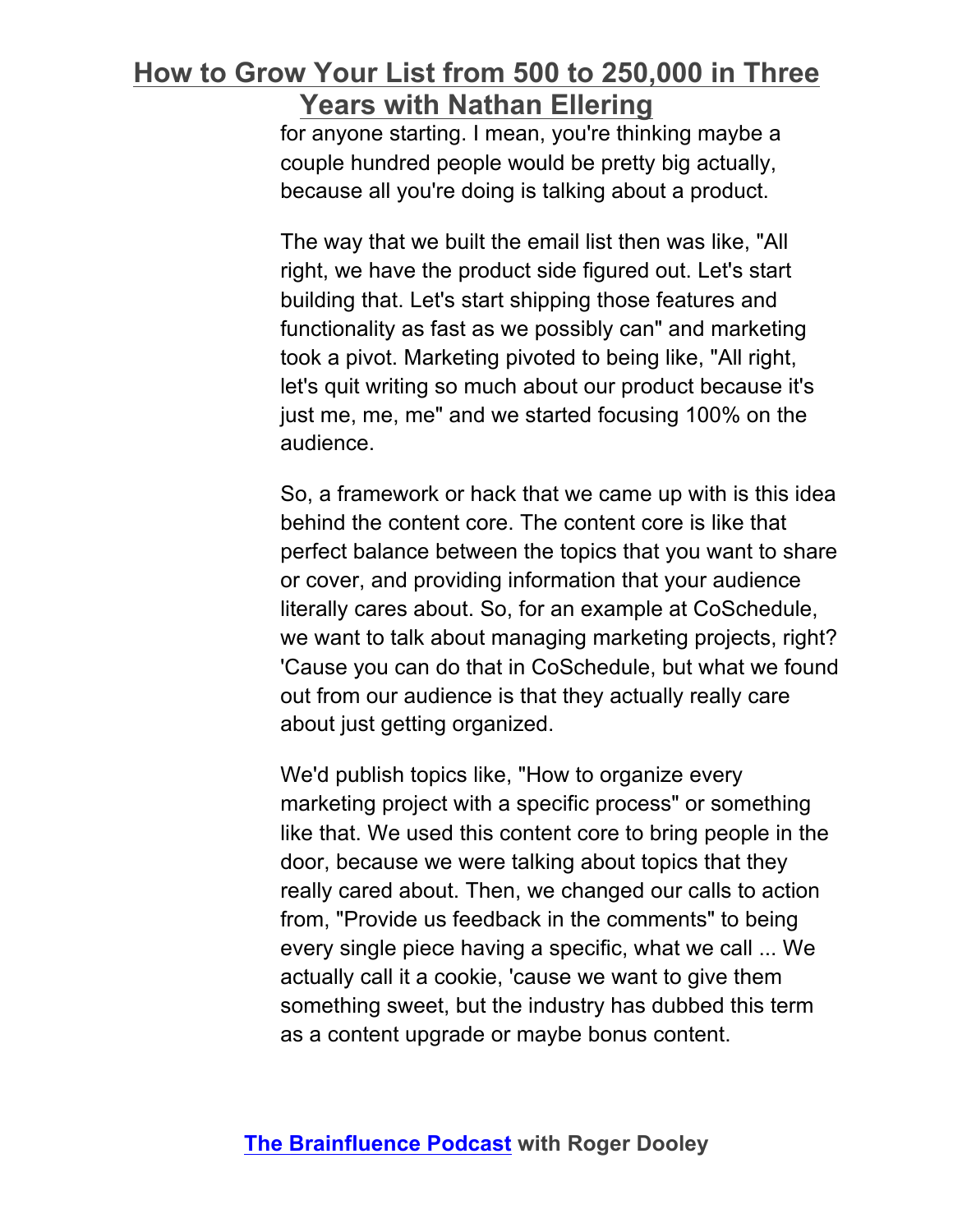What we'll do is for that piece, like marketing project management, to get organized, we'll provide a free template or kit, like maybe multiple templates, editable templates, things that people really want to execute the advice we're providing. We'll provide that in the form of gated content, in a way. We'll give you these templates in exchange for your email address. When we did that, not just for a blanket pop up that says, "Hey, here's a free eBook."

When we made these templates, these kits, these guides, specifically for every single piece, the context was there, and the number of email subscribers just skyrocketed.

- Roger Dooley: Yeah. I think there's a general feeling in the industry that content upgrades are the thing that converts best, assuming they have some value. First that the content itself is valuable and people like it, but then also that the upgrade is somewhat useful, that that converts way better than any kind of other more general appeal to conversion.
- Nathan Ellering: Yeah. I think that ties into our overall marketing strategy, too, because we are marketing marketing software to marketers, and it's a very ... The industry is bloody with competition, if you know the blue ocean strategy. So, one of the ways that we want to stand out is by publishing the best marketing content on the internet. We won't settle for anything less. It doesn't make sense to publish "Me too" content, so we always think about ways that we can make our stuff better.

So, to your point, the value that is actually useful, that we just didn't throw something together in two minutes, and put it on there, or gate that, because guess what is going to happen? That experience is going to be terrible for the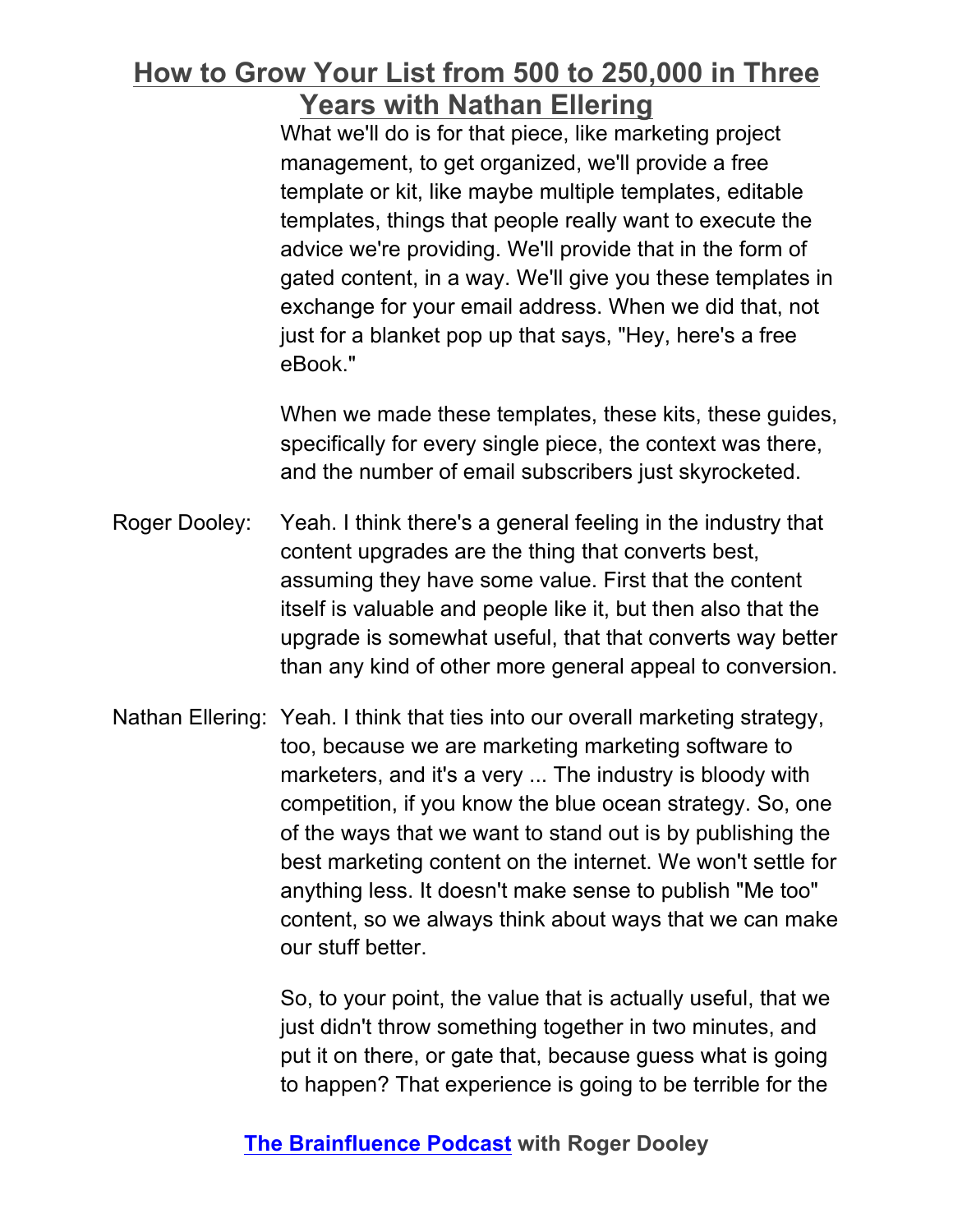person that download that, and they're not going to buy from you anyway. So, we always think about the value that we provide through our marketing reflects in the product that we sell too, so I mean, that's just like a lot of psychology at play there, too.

Like Roger, it's so much fun to talk to you, because I think about the halo effect all the time, and with the halo effect, I think of every single one of our blog posts being the homepage of CoSchedule.

- Roger Dooley: One thing about your helpful posts as opposed to the posts that are at least somewhat related to your product, they I'm sure are infinitely more shareable. People aren't going to necessarily share stuff that's talking about your product or features, but if it's something that's truly helpful as to when should you post on Twitter and that sort of thing, they're much more likely to share that with their network.
- Nathan Ellering: Yeah, absolutely. We definitely notice shares increase over time. Actually, that whole build up was a lot of fun. When we started, there were very few page views, but it was valuable page views. That was the thing that we were focusing on at the beginning, but then after a while, my only goal before we even got to email subscribers, my own goal was to increase page views. Because I saw unique page views as basically votes that, "Hey, I actually like this content. This is good stuff." So, just focusing on that was the right approach for us for a very long time.
- Roger Dooley: Yeah. That's really a pretty good metric. I mean, obviously you can look at things like time on site and how far people read and so on, but as a quick and dirty metric, page views is not all that bad. So, I looked in Google and they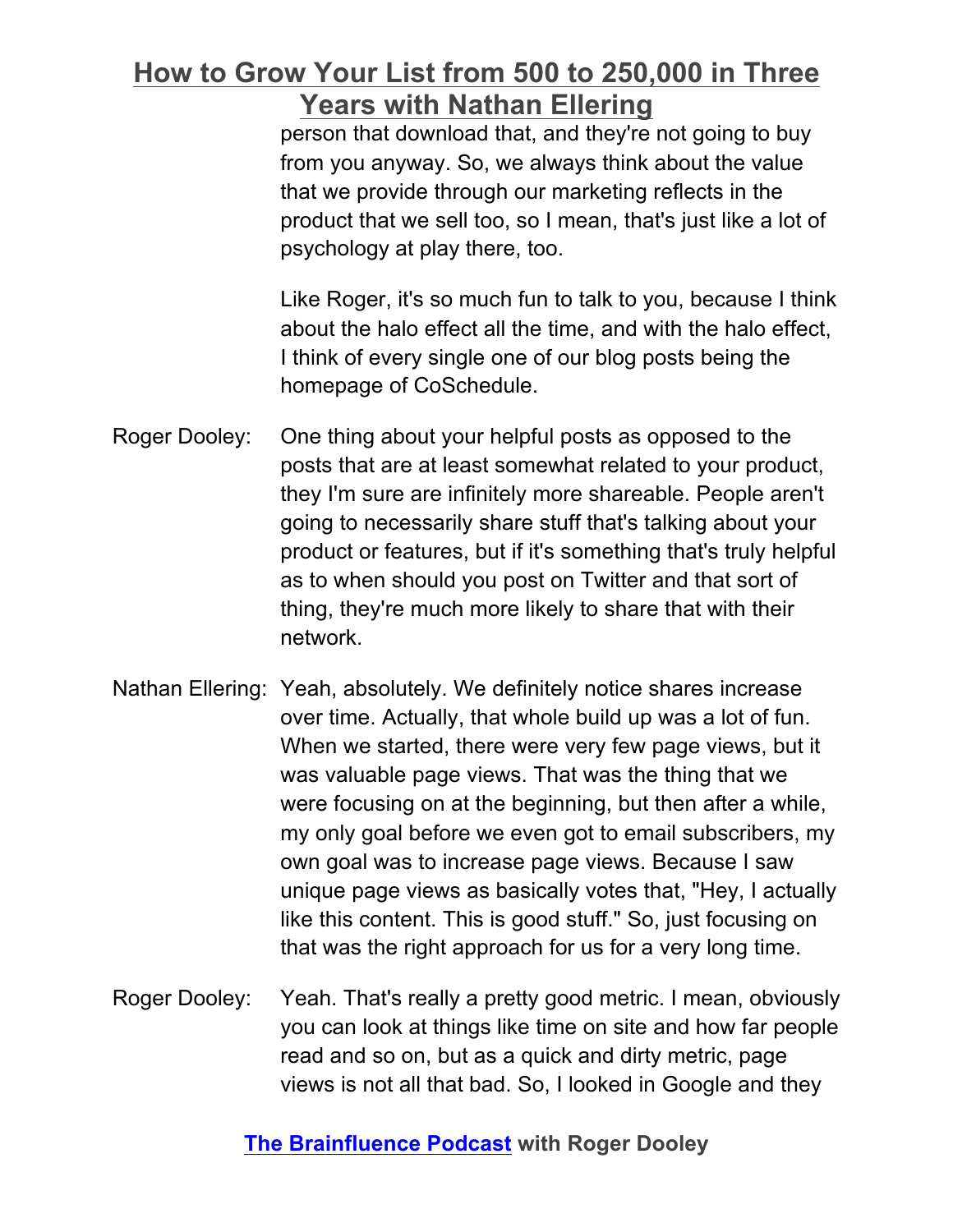have in your blog section about 1200 pages indexed. Now, there's some post index pages there and author profiles and other stuff, but how many articles do you have? You must have quite a few articles already.

- Nathan Ellering: Yeah. Man, I don't know. Hard question. I think it's like 500+ blog posts by this point, over the course of three years.
- Roger Dooley: Which is not a bad total. How frequently do you try and publish a post?
- Nathan Ellering: We are very consistent with the way that we publish. We'll publish at least two of our content marketing style posts, which are always targeted at keywords, and generating the email list. At least two of those every single week. We publish a podcast every single Tuesday. We publish a product blog post which is still continuing to this day, from our early beginnings, like this idea that we need to be communicating the value that CoSchedule provides to the blog audience, that our Demand Generation has built, so we'll publish one of those a week, if not two of those. A lot of times we'll get at least three to five pieces every single week, and some weeks we get up to 10.
- Roger Dooley: Wow. Okay, so that's an aggressive schedule, but clearly it's working. How did you see the growth that you experienced occur? Has it been more linear, more exponential?
- Nathan Ellering: It has been just very steady, I would say. So, a lot of people like to knock consistency. Like, why publish consistently? You should just publish good content. Well, I argue you should publish good content consistently. That's a great way to build some stamina. So, the way that we did this was this commitment to consistency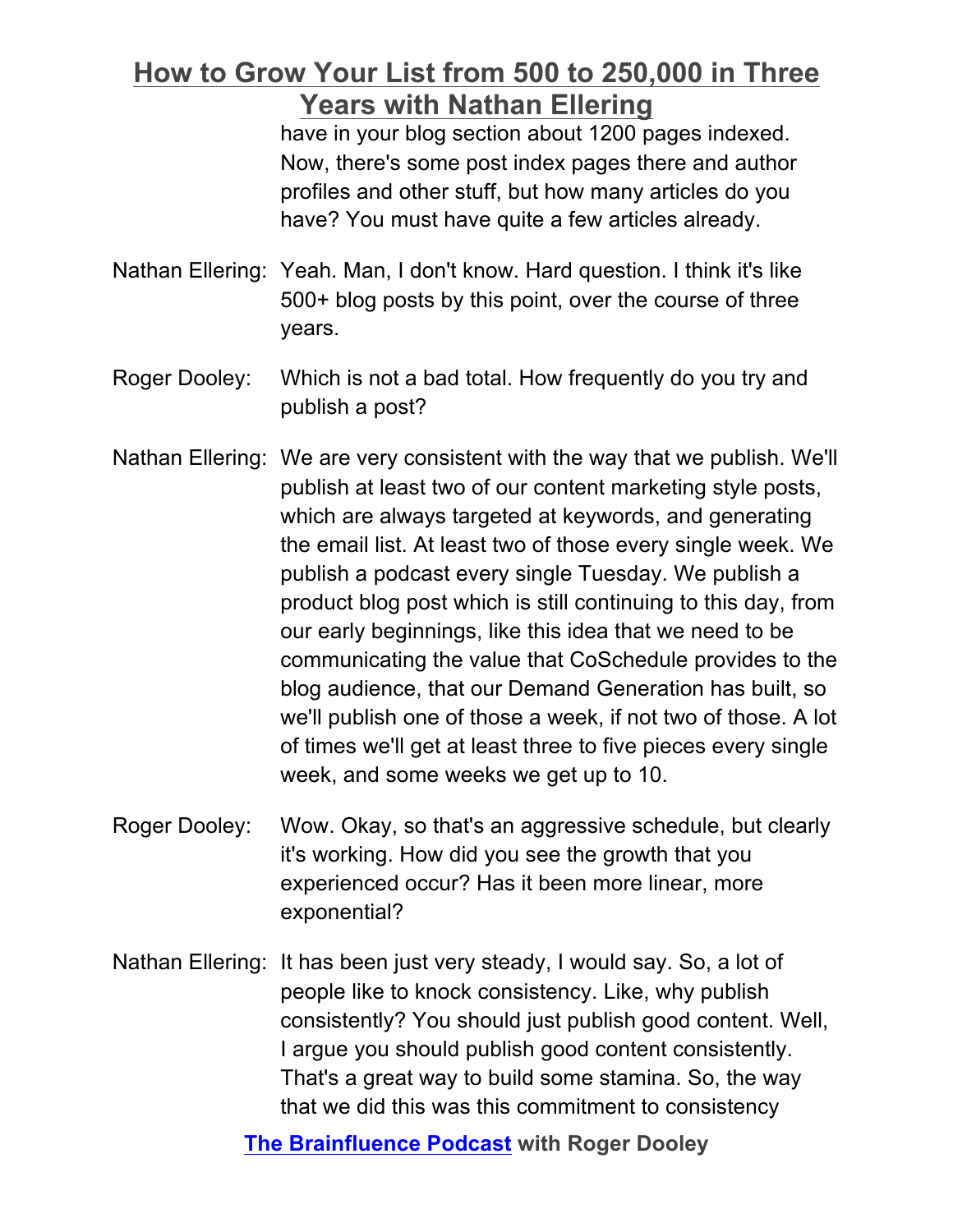helped us publish lots of content that is all targeted at ranking for very specific keywords.

When you rank for specific keywords, and you rank for not just one, let's say you publish one blog post a month, but you published 20 blog posts a month, and now you rank for 20 blog posts, because you committed to consistency, you have that much more opportunity to bring in organic traffic to your content, that actually from people who actually want to find it.

So, the consistency approach has been a huge part, coupled with search engine optimization, to influence the number of page views, which subsequently influences our number of email subscribers, which subsequently influences our number of customers.

- Roger Dooley: Right. Well, it's a good transition because I was going to ask you about SEO, and you've already said that one key to good SEO isn't necessarily so much optimization but just getting a lot of high quality content out there that relates to the keywords that you're targeting. Some ways this probably outweighs any kind of tweaking the page content, but I'm sure you do that, too. What do you do from say an on page SEO standpoint?
- Nathan Ellering: Yeah. I mean, when we look at keywords, something that we do all the time is we'll find ... You had brought up the best times to post on social media earlier, Roger. So like, "The best times to tweet." What we found, for example, is we'll target a core keyword, so best times to post on social media. Then, underneath that core keyword are these LSI, latent semantic indexing, or related terms.

So, what we'll do is, to get into your point, is we'll use that core keyword in our page title, in our URL, in our headline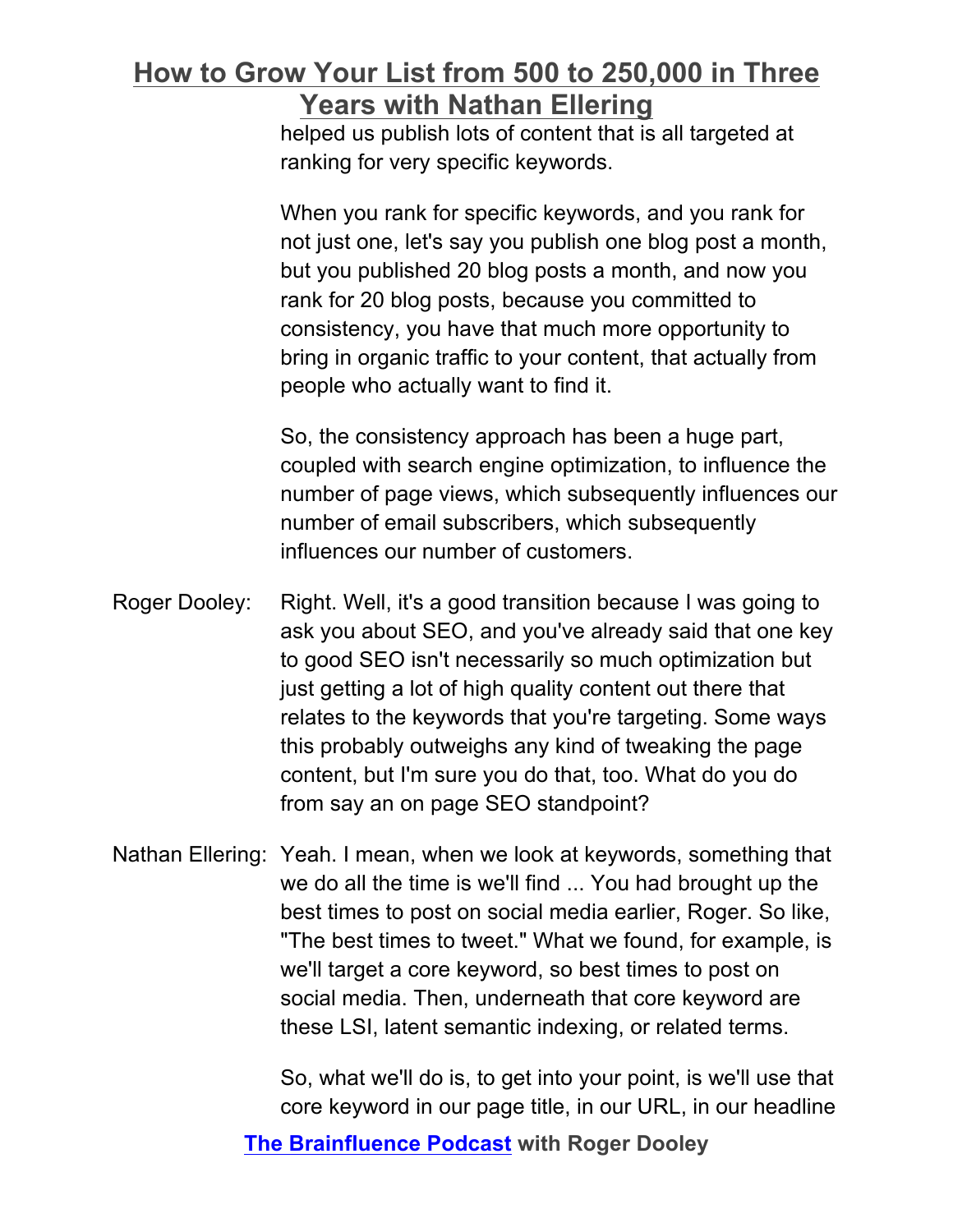or H1, and then we'll use all of these LSI, like "The best times to tweet," in our H2. "The best times to post on Facebook," in our H2. What we'll do then is we'll be able to rank not only for that core keyword, but for all of those subsequent smaller keywords, because Google knows that they're all related.

That helps us for even a single blog post like that one, to get literally 200 to 300,000 page views every single month.

- Roger Dooley: And that's, you certainly have to love free traffic sent by Google. I mean, you can't always count on it, but when it happens, it's nice. Is there a tool that you use for identifying your keywords and related keywords and so on?
- Nathan Ellering: Yeah. We used to use Moz and I think Moz is a great tool for anyone just beginning. It's really easy to understand. But the second that we started getting really robust about this, we switched to Ahrefs. It's a little more spendy but it's 100% worth it for finding these LSI terms, just like a super SEO nerd thing to say, but it works extremely well, that strategy. You can do that strategy with any keyword tool really, but Ahrefs makes it pretty simple.
- Roger Dooley: Great. Well, there's some good advice right there. So, you've got the content covered by creating this great content, and informing it with your SEO, and you're optimizing your pages. Is there any particular tool you use for that? Is the blog in WordPress?

Nathan Ellering: Yep. We use WordPress.

Roger Dooley: And Yoast probably, or some other tool for on page stuff?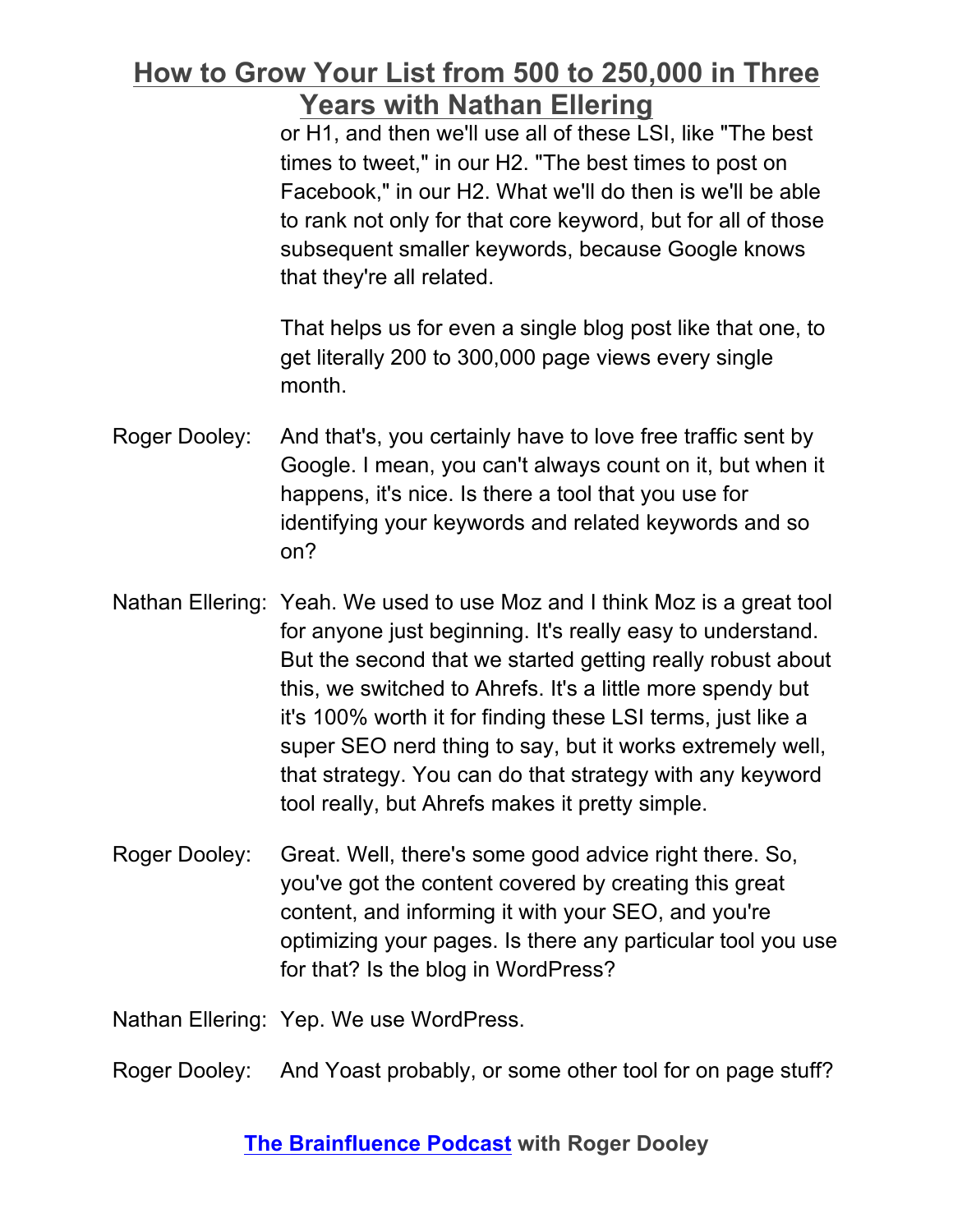Nathan Ellering: Exactly, yeah. We use Yoast, and then what we do is we just have a commitment as a team to include those terms. So, what we do is we really strategically choose those terms. We spend a lot of time finding them and then we just trust the team, the writers, to incorporate them in. So, something that we do, this is just like an interesting quip I guess. There's this quote that I love from Abraham Lincoln. He said something along the lines of, "Give me six hours to chop down a tree and I'll spend the first four sharpening the ax."

> Our content can be up to like 14,000 words for a blog post. We will spend so much time just planning it, so that once it's time to actually create it and execute it, it goes extremely fast. We have this, what we call a standard of performance, that we commit to for every piece, to make sure that it is the best piece on this topic, on the internet, that is optimized for keywords, that is optimized to convert any traffic we get into email subscribers. We just commit as a team and we trust each other to do that, and that's been a huge part of our success.

Roger Dooley: So, it'd be fair to say that one key part of the approach to building the list is to create really epic content, first of all. Make sure it's optimized for not just some primary keyword or phrase, but also related keywords and phrases, and then to have a content upgrade as part of that, so that when the traffic rolls in from Google, you're hopefully converting a good chunk of that.

> Let's move on to social media. That's certainly another part of the strategy. Is there anything that you do in terms of using social media to drive traffic? Either in terms of sharing, encouraging others to share, and so on?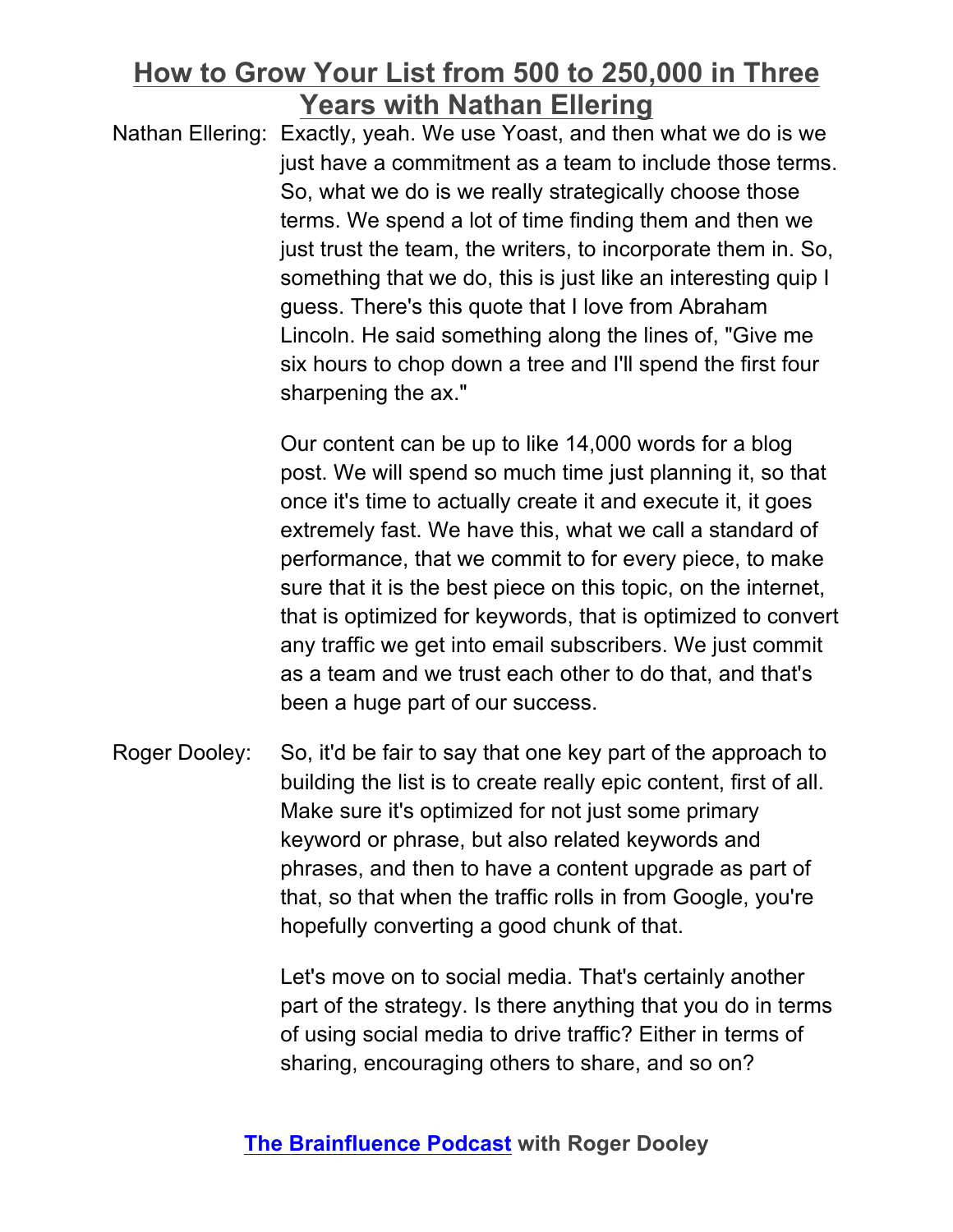Nathan Ellering: Yeah. This is really great. So, we love social media at CoSchedule. It's one of the things that we do all the time. So, I did a lot of research on this topic a while back, and I found out that most marketers, a majority, I think 77% of marketers, spent tons of time creating their content, and then they only share it to social media one time. I was like, "One little tweet for hours that you spent on a piece of content?" Plus, a tweet only lives for 15 seconds. The chances of your 20,000 followers on Twitter all being on at the same time and seeing that, very little.

> So, I did a bunch of research and I did a bunch of case studies, and found out that you should just simply share the content that you create to the social networks you use more than once, and you can get up to 3150% more traffic within a single week. That's been a huge part of our strategy.

- Roger Dooley: Do you basically use the same text, or do you try and vary the content of the tweet? Both to look different, if somebody's looking at your feed, and also just to hit different audience hot buttons.
- Nathan Ellering: Yeah. We definitely vary it. So, while you're sharing the same piece, the same core piece of content probably to the same network multiple times, what we recommend is obviously staggering it out throughout the week, and then also switching up the messaging, and the visuals that you do. So, some things that we've noticed perform really well are quotes. A lot of times when you're writing content, you're going to include a quote from someone.

Like, in this episode, we could use the quote from Abraham Lincoln, or since I'm a guest, maybe you could include a quote from me as a tweet. Or like, variance of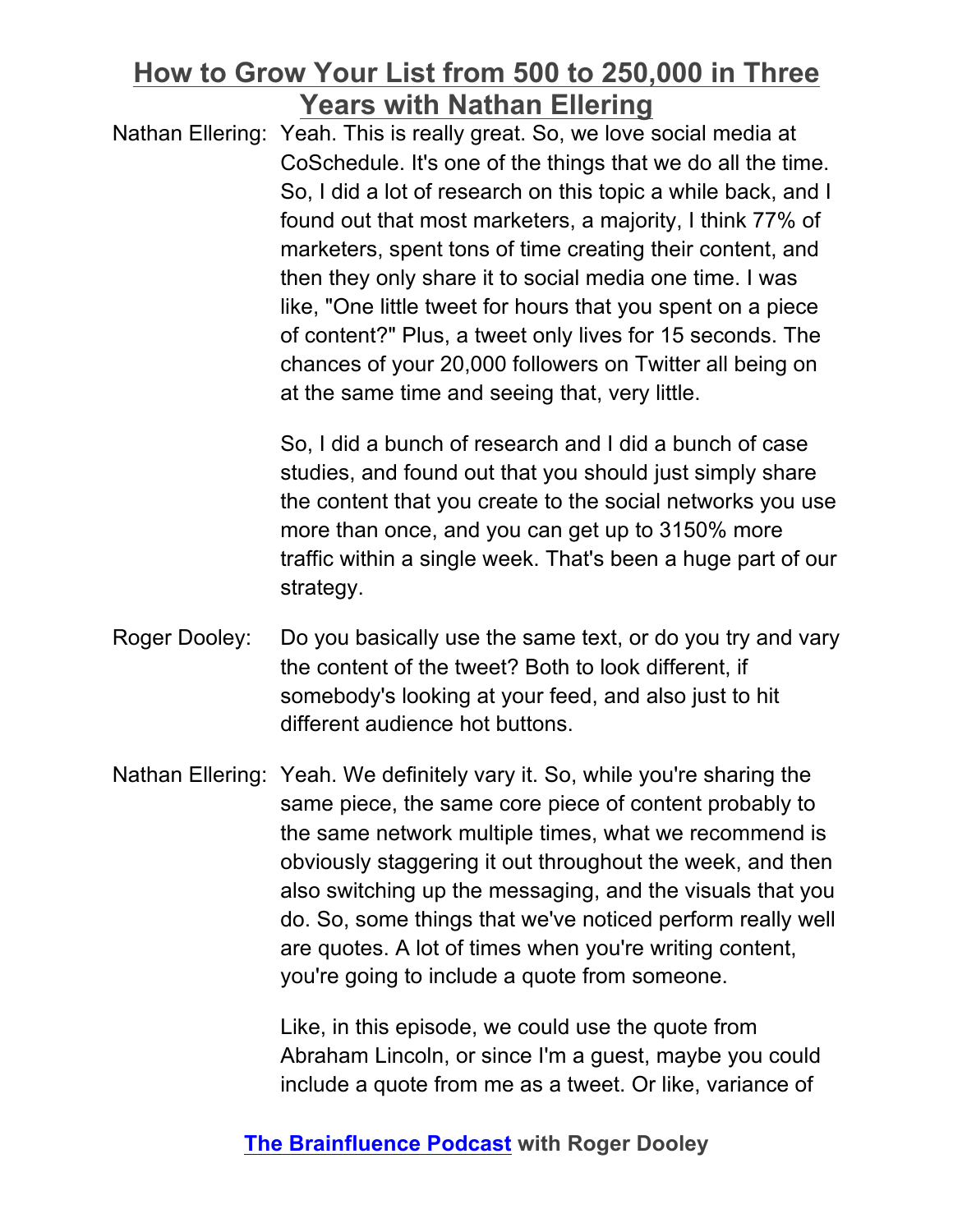your headline work really well. Not just sharing that same headline over and over again. Controversial stuff works really well, so if you have anything in your content that goes slightly against the grain, that can work out really well for piquing people's interest.

We found out that questions work really well, so those close ended questions that make people answer basically yes or no performed way better for getting traffic. So, example there would be like, "Are you getting the traffic you should be? Yes or no." If you don't think that you are, you're going to answer, "Well, I don't know." So, there's like an inherent promise there that behind this click, I'm going to learn how to get that traffic that I should be getting. Close ended questions work really well. Those are some of the ones that I can think of off the top of my head.

Roger Dooley: I look at that post that you're referring to, and one of the things that surprised me was the level of engagement on the second and third and fourth days, often was not much lower than the first day, which is say contrary to sending out an email or something. It's one and done. The first day there's a high level of engagement, and then after that it drops off, and you couldn't really keep hammering your email list without getting a million unsubscribes.

> But in this case, if the tweet generated 15 clicks on the first day, it might generate 15 on the second day, and then again on the third day, mainly because it's a different audience that's seeing it. It's not, "Oh, that thing again." It's something new and different.

Nathan Ellering: Yeah, and I think that's the other thing about staggering it over time. Like, let's say you sent your first one right when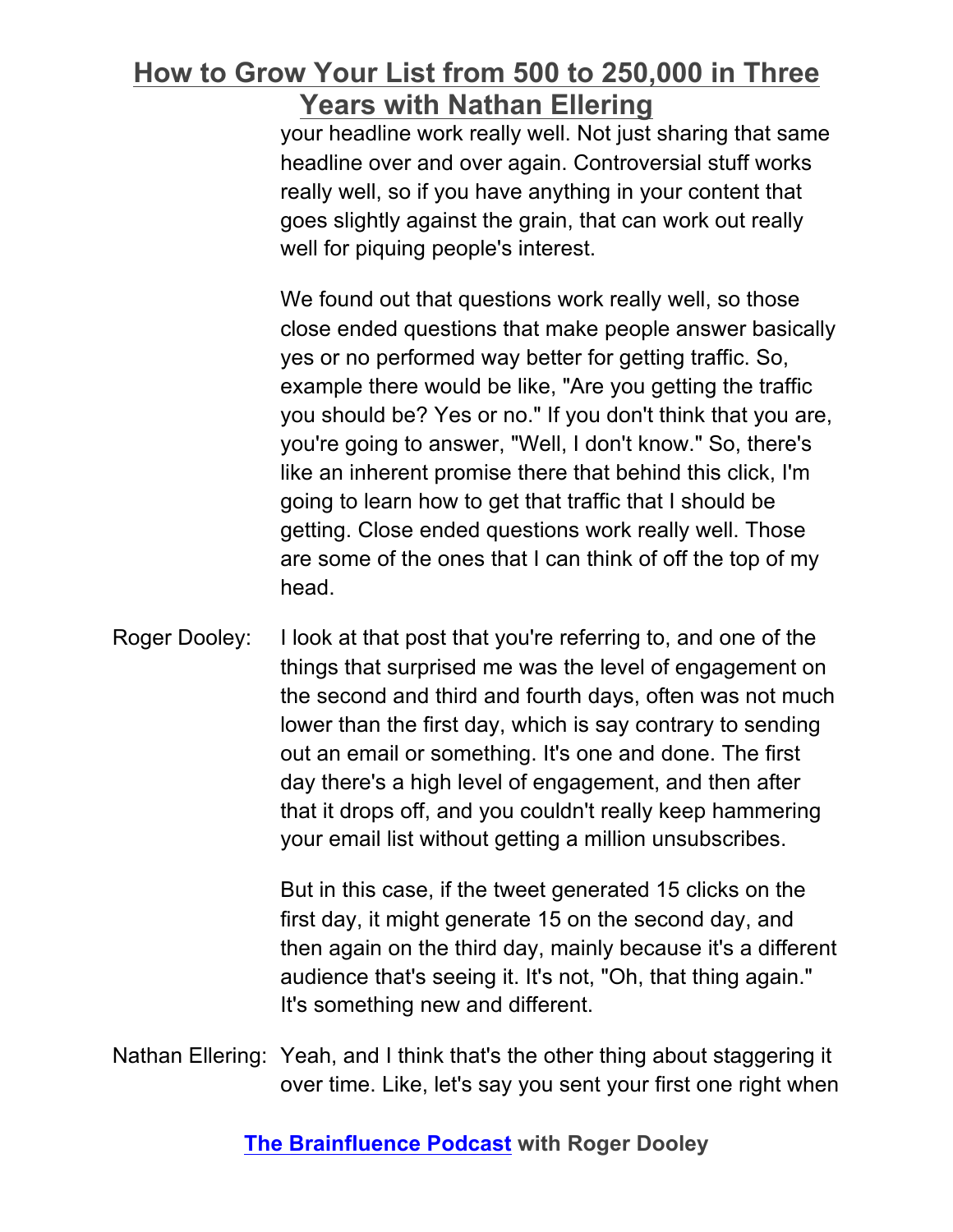your piece of content published, and it published at 8:00 a.m. in the morning. Well, people have their habits, and you might only hit those people who are looking at it right then. Again, a tweet, I think the lifespan is less than 15 seconds.

So, the second time you share it, why not share it around noon or something when people are taking their lunch break? You probably will hit a different audience among your same follower base who didn't see it the first time, and likely not the same audience who has already seen it. So, there's some social grace to make that happen, too, right?

- Roger Dooley: Yeah, and I guess the question, what's the best time to tweet? Is really sort of a non-question because the correct answer isn't 11:37 a.m. It is multiple times during the day when different people are looking, and also there's geography, too. Depending on whether you're dealing with international followers or not, their schedules are going to be way different than your folks in the states.
- Nathan Ellering: Yeah, definitely. Like, Roger, before we started talking, you said you have a global audience. So, something that would work well for you would be it's very socially acceptable to tweet up to 15 times a day, especially when you stagger it out. Now, that's not sharing that same blog post or that same podcast 15 times in one day, but to share 15 different pieces, and then to stagger your tweets throughout the entire day of a 24 hour cycle, to hit your global audience. That would work really well.
- Roger Dooley: Yeah. I was listening to a podcast, I forget who the individual was, but this was a person who had a lot of followers and engagement and whatnot. Probably, I don't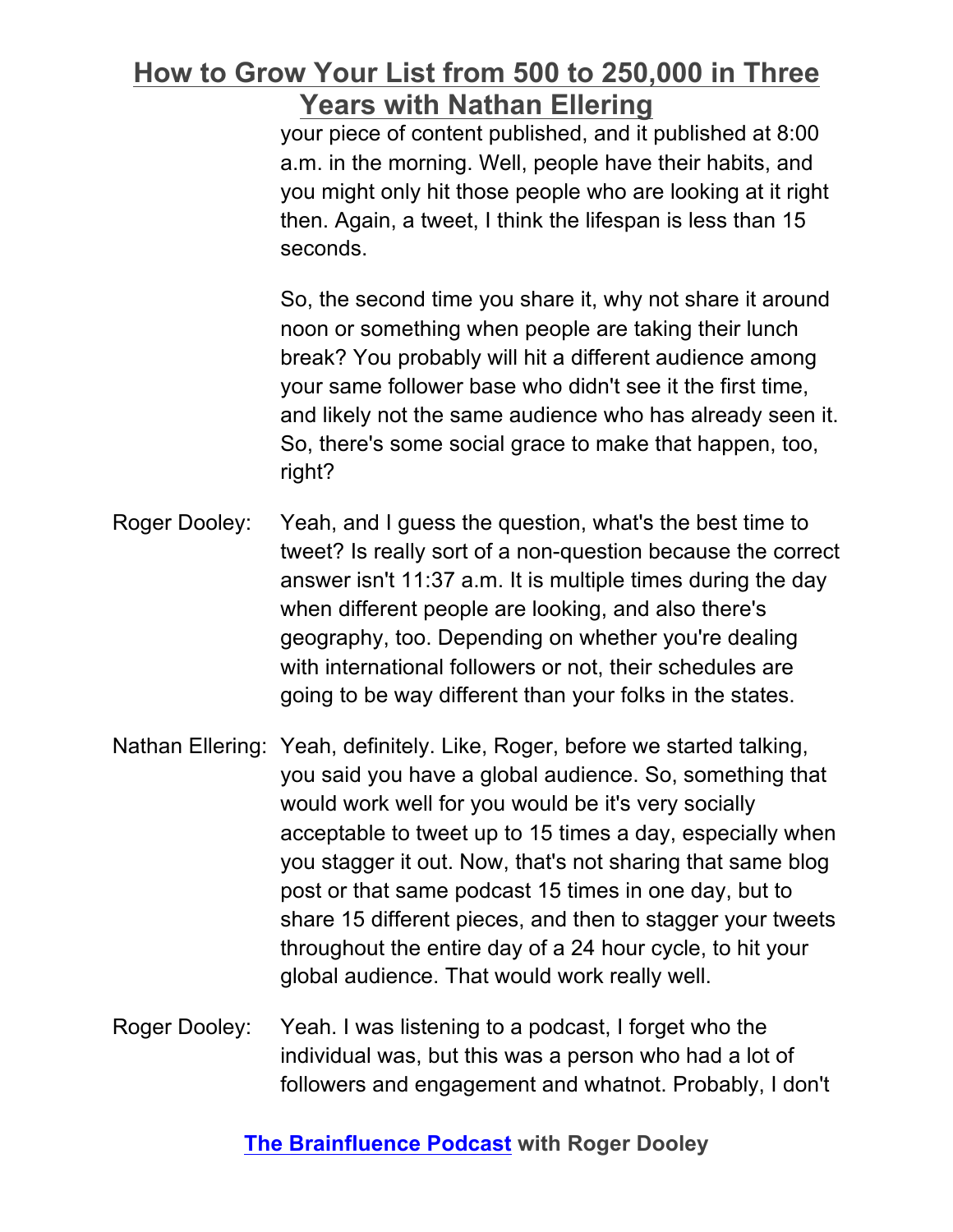know, I'm thinking a six figure Twitter following, and what this person was doing was recycling a few hundred tweets, like the same tweets, which to me, seemed like a really annoying practice, but when you consider how Twitter, how few people see any given tweet, and how much churn there is.

Like, in my case, I've got a lot of followers, and a fair number of people I'm following, so I see only the tiniest fraction. In fact, in some tools, I pretty much turned off my whole feed just to follow a few lists, because it's just too distracting. The pace of updating is too fast and you really don't see much, so I'll see people when I fire up the web app, it shows you people that you're following, including probably some of their promotions, too.

What would you think about that strategy of saying, "Okay, I've got this base of some hundreds of tweets here that lead to my useful good content. Let's just keep replaying that 24/7?"

Nathan Ellering: Yeah. I think it's really smart. Something that I say all the time is that content is data. A social media post is data. If you know that that one is connecting with your following in some way, why not recycle that specific one? We already acknowledged that your audience, the concept that they'll see that same thing that you just published, if you recycle it a month later, it's pretty low. The thing is, every single success can help you have more success. Every failure can help you do better next time.

> So, what I say all the time at CoSchedule is once we have a big win on something, we will milk it until it's dry. So yeah, I believe a lot in social media automation for that reason, too. I probably won't get into here, but another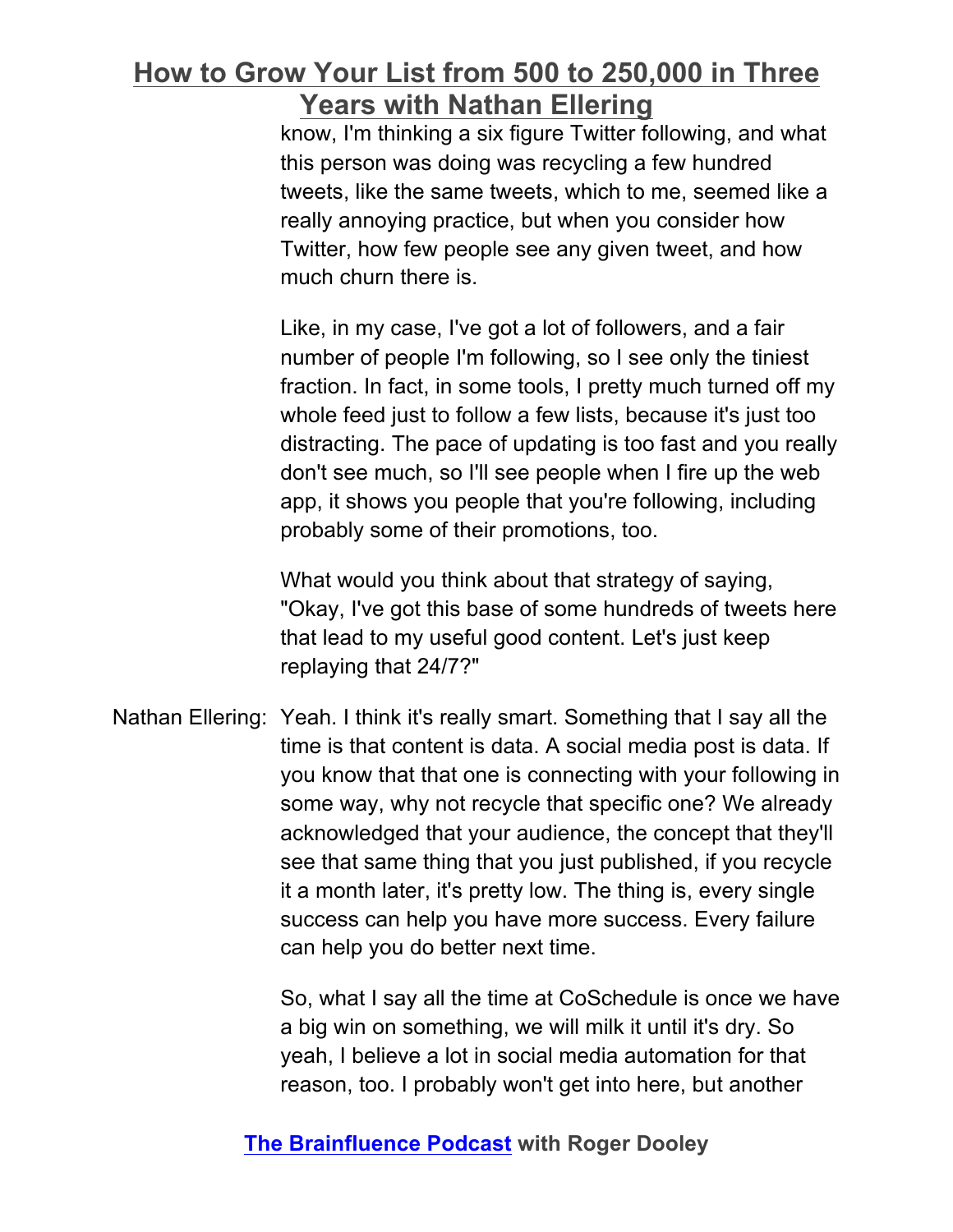example of this is just to bring up that post, that blog post that I wrote about, the best times to post on social media, we saw that take off. So, we doubled down and we went from I think the original post only analyzed 10 different studies.

I went out and researched and brought it up to 20 studies. Then, what we did was we saw that it was so successful, we decided to write the same post, but for email, the best times to write post on email, or to send email. Then, we applied the same theory to how often to post on social media, and all of those posts have done extremely well. They're all following that similar structure, so basically to reiterate, content is data. Use what you've learned to improve in the future. When you see something work, milk it until it's dry, and then figure out the next thing.

- Roger Dooley: I think there's a nugget of information there to the fact that if you've got a successful piece of content, that you can improve it, change it, and republish it, and you're creating good value. It's not annoying. It's a good thing for your readers and it may bring in even more readers, particularly if you've had a chance to say optimize it even better for SEO, or if you've added a better content upgrade, or a content upgrade. It's really a win/win all around.
- Nathan Ellering: Yeah. We do that all the time at CoSchedule. One of the things that we talk about is maximize what we have. It's one of our frameworks. Like, we run our company entirely on frameworks, and that's one of them. Maximize what you have. Just because you published a blog post or a social media message months ago doesn't mean that it could have just as big results now.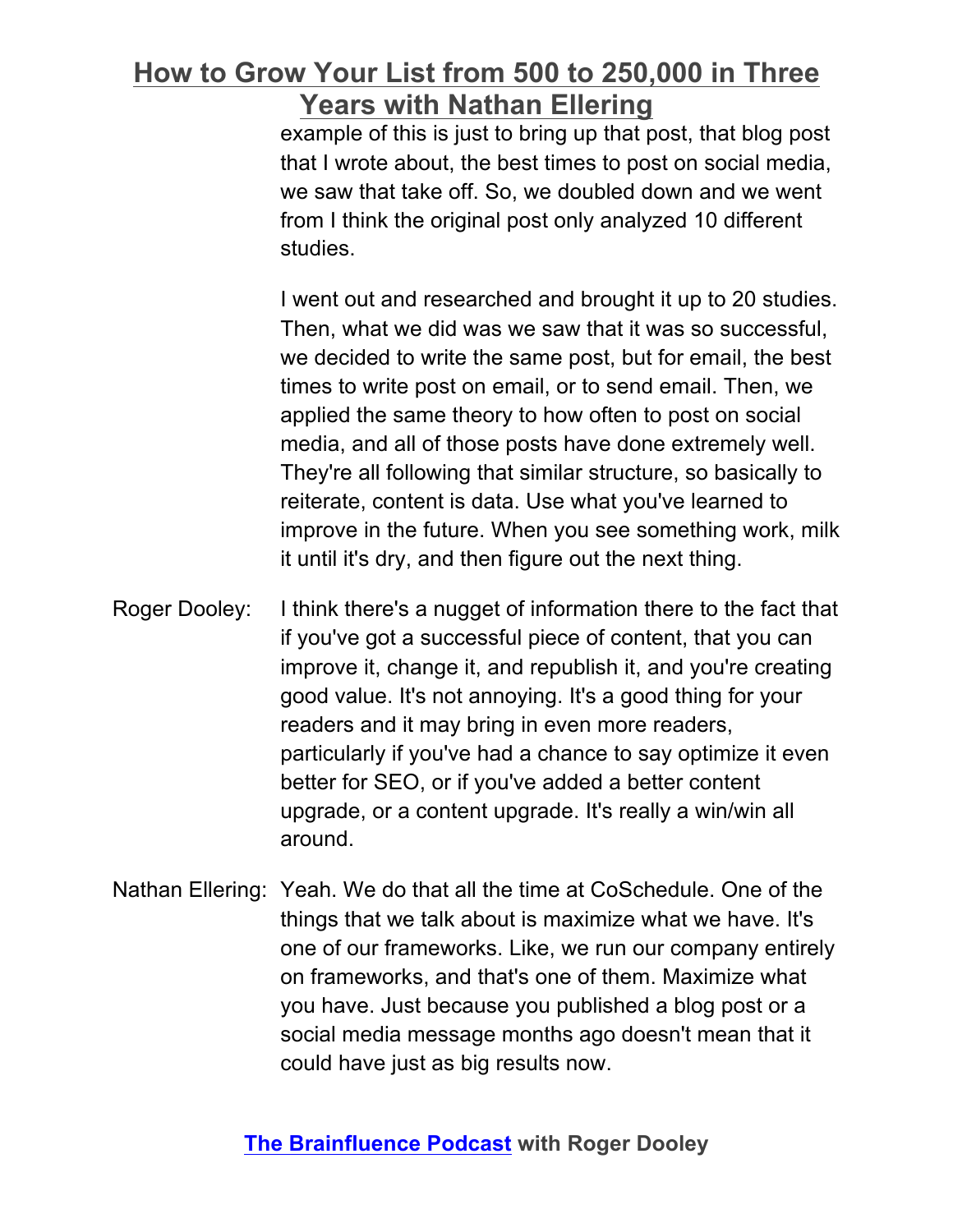Something we do all the time now is we'll repeat webinars. Like, today actually. I'm doing a webinar that I wrote a year ago. From this one webinar that we haven't done in a year, we got 1000+ new subscribers out of the thing, and I didn't have to do anything. Like, it's already there. I'm just going to show up and talk about something that I've already talked about before.

It helps me get 10x results with 10% of the work. So, I definitely advocate that. Optimize what you have, republish it. The chances of your audience who are most active right now having seen that piece that you published a year ago are very slim. Roger, you had mentioned if it still provides value, why not do it? That's what it's all about after all.

- Roger Dooley: Nathan, we've been talking mostly about blog posts, although you just brought webinar. How much of your focus these days is on other types of content like audio and video? Do you see that changing and shifting over time?
- Nathan Ellering: Yes, I definitely see that shifting. So, this is kind of an interesting thing, but it is my job to make myself obsolete at CoSchedule. When I started at CoSchedule, it was 100% focused on the blog. Once we figured out how to get page views and email subscribers out of it, I knew, train someone in to do that, so that's what we did. We hired someone in to take that over.

Then, it was my job to figure out what my job was. From there, we started doing ads, paid ads. Google advertising and Facebook advertising. We found out that that was a 10x thing, so we hired Rachel in to take that over. From there, we tested courses. We found that courses, as a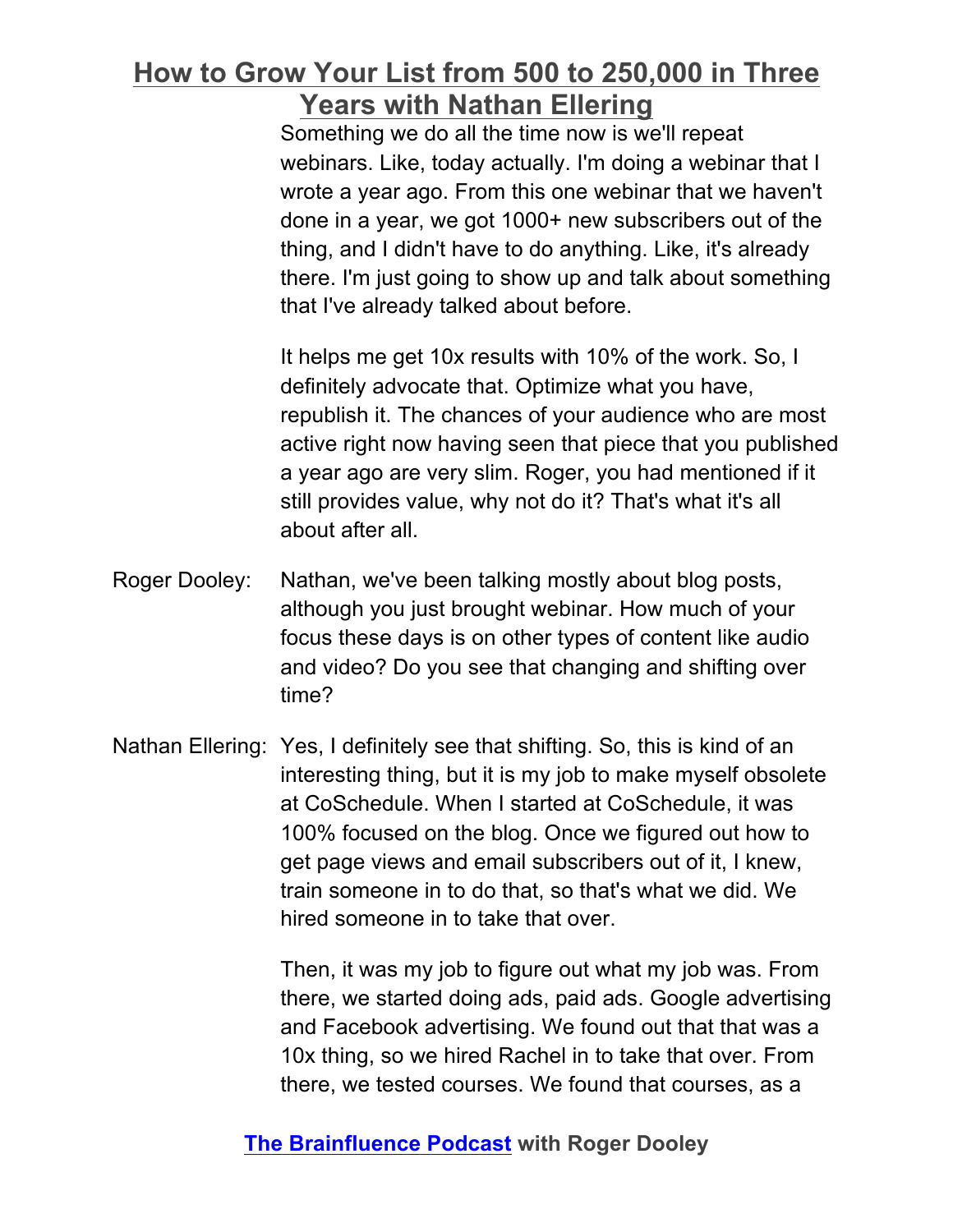multimedia thing, combined with live workshops, written lessons, videos, Facebook group, that worked really well for generating results. So, we hired Jordan in to take that over, and now it's my job to figure out what the next big thing is.

So, in this whole time, we've been doing podcasts the whole time. We've been doing webinars the whole time. What we're always after is what the next 10x thing is that is scalable, that will help us be the next step up to help us reach our goals that much faster. Right now I'm in this period where we're trying to figure out what that is. So, to answer your point with multimedia, it's not even really about the medium for us, but it's about what that test is in some ways.

So, something that I just did was you know that SEO's a big play for us and SEO right now rewards written content. So, we published the ultimate guide on marketing strategies, something I've never seen anyone do before. There's always these crappy blog posts and we're going to publish the best one on the internet, and I didn't want to write 20,000 words in just one post, so we did a micro site around it with 10 chapters. That's my next 10x test. Let's see what we can do there.

From there, we've got ideas for more tools. That's something that we do that's multimedia, is we'll launch something like a headline analyzer to help people. Instead of reading a blog post about headlines, why don't you just type out your own and we'll tell you if it's any good? We're going to have more tools in the works. Those are the things that we're after. What are the things that no one else in the industry is doing because they're